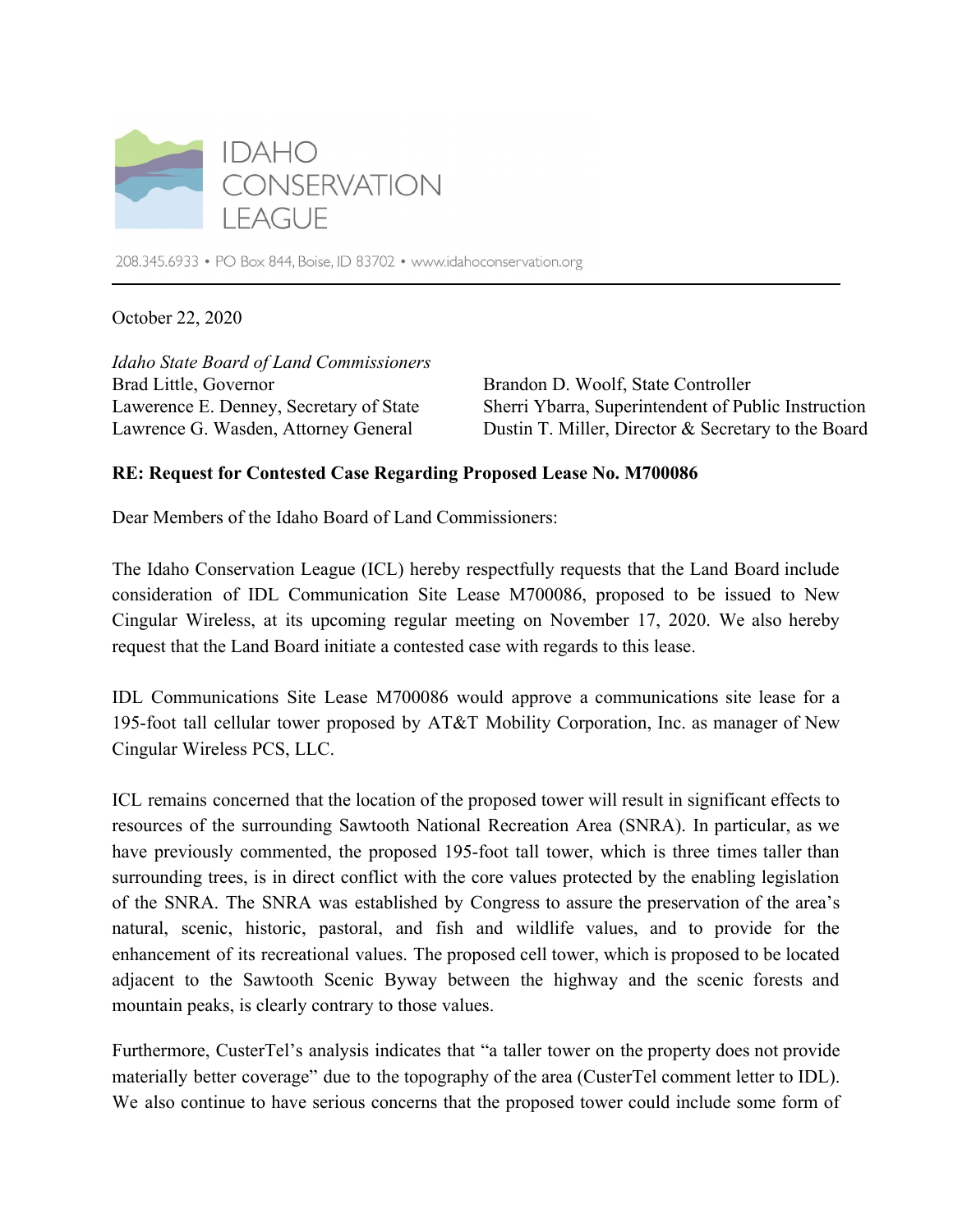lighting in the future. The project site is squarely in the middle of the Central Idaho Dark Sky Reserve (CIDSR), designated by the International Dark Sky Association in 2017. The CIDSR is the only such designation in the U.S., one of only 12 such reserves in the world, and was awarded "Gold Tier" status - the highest ranking for night sky quality. ICL was instrumental in establishing the CIDSR and we continue to work to protect and preserve the dark sky values of the area.

The Land Board previously heard comments on the proposed cellular tower lease from the lease applicant, ICL, the Mayor of Stanley, and other concerned residents and public stakeholders at its regular meeting on July 21, 2020. Although ICL and other commenters requested that the Land Board direct the Idaho Department of Lands (IDL) to pursue negotiations with the applicant and CusterTel over alternative arrangements that would minimize impacts of the proposed cellular tower, the Land Board concluded the July 21 meeting without taking any action or providing any direction to IDL staff.

Absent such Land Board direction, it appears that IDL staff have not sought to engage with CusterTel or the applicant about alternative possible arrangements, and instead are moving forward to finalize the lease as proposed by the applicant.

ICL is very concerned that an opportunity is being missed to develop an alternative approach that meets all interests and legal mandates, such as co-locating the AT&T cellular facility with the existing CusterTel site on state lands, and/or other site locations.

ICL seeks to ensure that the Land Board is fully informed about potential impacts of the proposed lease and alternatives, and to avoid possible litigation that may result if the proposed IDL lease is approved in its current form.

To that end, ICL requests that the Land Board address this issue at the November 17, 2020 regular meeting and direct IDL to conduct a contested case hearing over the requested lease.

As defined in the Idaho Administrative Procedure Act ("APA"), a "contested case" is defined as any "proceeding by an agency . . . that may result in the issuance of an order." *See* I.C. § 67-5240. *See also* IDAPA 20.01.01.002.4 (Land Board APA rules, defining a contested case as any "proceeding which results in the issuance of an order"); *Laughy v. Idaho Transportation Department*, 149 Idaho 867, 243 P.3d 1055 (Idaho 2010) (addressing agency duty to conduct contested case hearings over requested agency approvals).

Directly relevant here is Idaho Code 58-122, which provides that the Land Board may "in its discretion, determine[] that a contested case hearing would be of assistance to the board in the